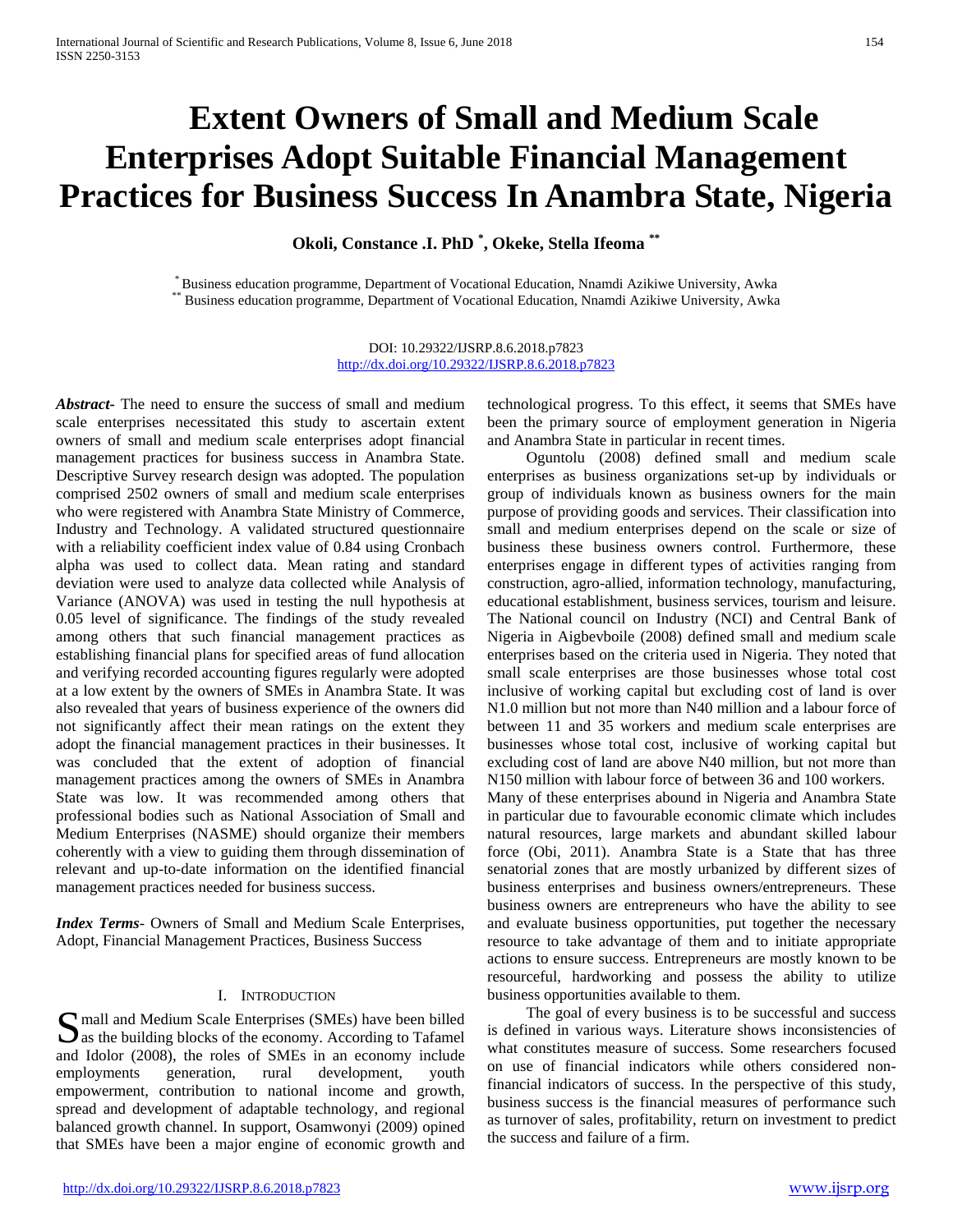Unfortunately, in Nigeria and in Anambra State in particular, the profitability and return on investment of many SMEs seems to be low resulting to little contributions to the production base of the state despite the favourable climate. El-Rufai (2012) noted that these enterprises have contributed little or nothing to its objectives of employment generation and wealth creation. Obi (2011) also observed that these small businesses are experiencing reduction in their business size, slow expansion rate and even business failures. The problems faced by small and medium enterprises include inadequate working capital, stiff competition from larger companies, difficulties in sourcing raw materials, low capacity utilization, lack of management strategies, poor educational background of operators, and poor financial management practices topping most in the list (Okoli  $\&$ Ezenwafor, 2015).

 Based on the forgoing, it is apparent that the survival of any small and medium scale enterprise is dependent on the adoption of effective financial management practices. Management according to Kotler (2014) noted that management is an essential activity that helps SMEs pursue or achieve their stated goals. This means that the management measures taken by an organization in the planning, control and co-ordination of its financial resources are very significant to the performance of that organization in terms of profitability.

 Years of business experience possessed by owners of enterprises have also been cited as an important factor influencing different aspects of SMEs performance and success. This takes different dimensions in terms of start up experience, business type experience and length of service on the job. Thapa (2007) found that there is a positive association between experience and small business success. Boden and Nucci (2000) also averred that business owners or managers with 10 or more years of experience and/or 4 or more years of college/university education were less likely to fail than their counterparts without such experiences. However, these are assumptions that are yet to be empirically investigated. This study is therefore conceived to ascertain the extent owners of small and medium scale enterprises adopted suitable financial management practices for business success in Anambra State, Nigeria.

# **Financial Management Practices Suitable for Success of SMEs**

 Financial management as opined by Zedine (2002) are managerial practices concerned with analyzing financial performance, identifying ways to use resources efficiently and finding creative ways to generate additional resources. Van Horne (2001) identified three key objectives of financial management as; creating wealth for business, generating cash and providing an adequate return on investment having in mind the risk the business is taking and the resources invested. These objectives are attained only when finance functions are prudently discharged through the adoption of suitable financial management practices.

 Financial management practices are suitable if they are relevant and effective; judging from its ability to achieve the organizational intended financial management objectives. Madura (2008) averred that business organizations who adopt suitable financial management practices will survive in the midst of sharp competition, avoid financial risks and bankruptcy, achieve increase in production volume and maximize profit and minimize expenditure. Stanley (2010) noted suitable financial management practices in organizations in terms of processes associated with good financial planning, control and in taking good decisions regarding financial activities. Good financial management process helps an entrepreneur interpret financial reports including income statements, profits and lose, cash flow statements and balance sheet statements; maintaining good allocation of working capital within the business operations, good review and functioning budgets, revenue and cost forecasting. Others are taking good decision on investment, market financing and dividends (Madura, 2008 & Stanley, 2010). Okoro (2006) revealed that SMEs needed relevant knowledge in financial management as accounting information, financial planning and control, working capital management etc for effectiveness in the management of business finances. However, he noted that poor adoption of these strategies among SME owners result to failure in their businesses and their financial resources. Trung (2010) also discovered positive impact correlation of financial management practices, such as good capital structure management, working capital management, financial reporting, analyses and accounting information on SMEs profitability. Okolo (2014) noted all the identified financial management practices as relevant for the success of small and medium scale enterprises in the opinion of owners of SMEs in Niger-Delta Region. This opinion did not also differ among them relative to their years of business experience. In view of this, one could believe that 90 percent failure among small and medium scale enterprises are associated with poor financial management practices. Okoli (2008) also opined that most problems of SMEs tagged "inadequate capital" by their owners/or manager could really mean poor financial management practices resulting from incompetence and experience in the management of their organizational financial resources. Most of these entrepreneurs lack knowledge of good accounting and book keeping procedures and are unable to distinguish between profits and loses in their businesses.

However, these views are either theoretical assumptions and have not been empirically proven to be the case among small and medium scale entrepreneurs in Anambra State. It therefore becomes imperative judging from the strategic position of Anambra State as a mercantile state in Nigeria that the determination of the financial management practices adopted by owners of small and medium scale enterprises for business success is carried out so as to provide remedial solutions where they are not adopted.

# **Theoretical Underpinning**

 This study is strengthened by the Capital Structure Theory propounded by Franco Modigliani and Merton Miller in 1958 . The capital theory has three different views namely; the Net income approach, the Net operating income approach and the intermediate approach Under the Net Income (NI) approach, the cost of debt and cost of equity (business owners' money) are assumed to be independent to the capital structure. It is noted that while the weighted average cost of capital declines, the total value of the firm rises with increased use of leverage. Under the Net Operating Income (NOI) approach, the cost of equity is assumed to increase linearly with leverage. Consequently, the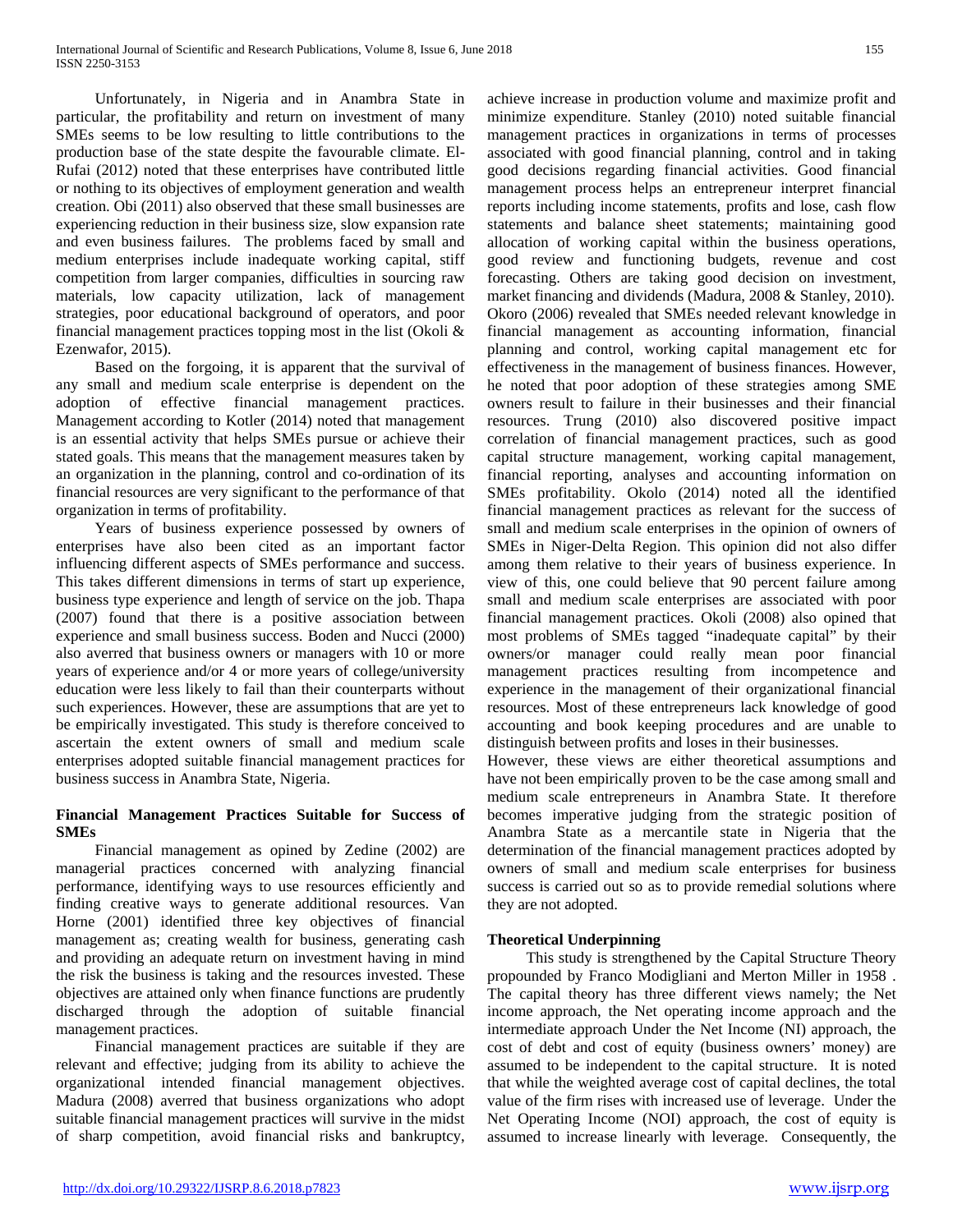weighted average cost of capital remains constant and the total value of the firm also remains constant as leverage is changed. However, under the intermediate (optimum) approach, the value of a firm can be increased or the cost of capital decreases within the reasonable limit of doubt and then increases with leverage. In order words, an optimum capital structure exists when the cost of capital is minimum or the value of the firm is maximum. The relevance of this theory to the present study is that it helps to provide direction for the entrepreneur on the strategies for managing the capital of the firm. This will equip the owners of SMEs with the relevant knowledge on capital or working capital management of their businesses which is a very important for financial management practice needed in the management and profitability of any business enterprise.

## **Research Question**

 To what extent do owners of small and medium scale enterprises in Anambra State adopt suitable financial management practices for business success?

## **Hypothesis**

 One null hypothesis was tested at 0.05 level of significance There is no significant difference in the mean ratings of owners of small and medium scale enterprises in Anambra State on the extent they adopt suitable financial management practices for their business success based on years of experience (0-5 years, 6-10years and above 10years).

# II. METHOD

 The study was a descriptive survey. The population of the study comprised 2502 owners of small and medium scale in Anambra State who registered with the State Ministry of Commerce, Industry and Technology. The sample comprised 750 owners of small and medium scale enterprises drawn from registered SMEs in Anambra State using stratified random sampling. Data were collected with a validated structured questionnaire on a five point response categories of VHE (Very High Extent), HE (High Extent), ME (Moderate Extent), LE (Low Extent) and VLE (Very Low Extent). The reliability of the instrument was established with the questionnaire administered on 10 owners of registered small and medium scale enterprises in Enugu Metropolis, Enugu State who were not included in the population of the study. Cronbach Alpha reliability method on the obtained data yielded a score of 0.90 for internal consistency which was deemed high for the study. The researcher administered copies of the instrument with the aid of three research assistants. Out of the 750 copies of the questionnaire administered, 605 copies were returned and were all found usable.

 The data collected from the respondents were analyzed using mean and standard deviation. The mean value was used to answer the research questions while the standard deviation was used to ascertain the homogeneity or otherwise of the respondents' ratings. ANOVA was used to test the null hypothesis at 0.05 level of significance. The following boundary limits were used to determine the extent of adoption by owners of SMEs:

| Very High Extent | $4.50 - 5.00$ |
|------------------|---------------|
| High Extent      | 3.50-4.49     |
| Moderate extent  | 2.50-3.49     |
| Low Extent       | 1.50-2.49     |
| Very low Extent  | $0.50 - 1.49$ |

 For the hypothesis, where the calculated f value is less than the critical value of f, it means that the variable does not significantly affect respondents' mean ratings and the hypothesis was not rejected. Conversely, where the calculated f value is equal or greater than the critical f value, it means that the variable has a significant influence on the respondents' mean ratings and the hypothesis was rejected.

#### III. RESULT

The result of the study are presented in Tables 1 and 2

## **Table 1: Respondents mean ratings on the extent they adopt suitable financial management practices for business success (N=605)**

| S/NO | <b>Items on financial management practices</b>                                                             |      | <b>SD</b> | <b>Remarks</b>  |
|------|------------------------------------------------------------------------------------------------------------|------|-----------|-----------------|
| 1.   | Adopting weekly cash budgeting.                                                                            | 2.47 | 1.07      | Low Extent      |
| 2.   | Suitably allocating funds to sections of the enterprise.                                                   | 3.80 | 1.13      | High Extent     |
| 3.   | Keeping accurate records of sales and purchases.                                                           | 3.28 | 0.94      | Moderate Extent |
| 4.   | Establishing financial plans for specific areas for<br>fund allocation                                     | 2.29 | 1.17      | Low Extent      |
| 5.   | Using long term loan for long term financing                                                               | 2.03 | 1.08      | Low Extent      |
| 6.   | Using short term loan for short term financing                                                             | 2.29 | 0.96      | Low Extent      |
| 7.   | Investing excess funds in marketable securities                                                            | 1.80 | 0.87      | Low Extent      |
| 8.   | Maintaining firmness in the management of working<br>capital                                               | 1.97 | 0.93      | Low Extent      |
| 9.   | Adopting credit and collection period policies that are 2.22<br>in-line with objectives of the enterprise. |      | 0.99      | Low Extent      |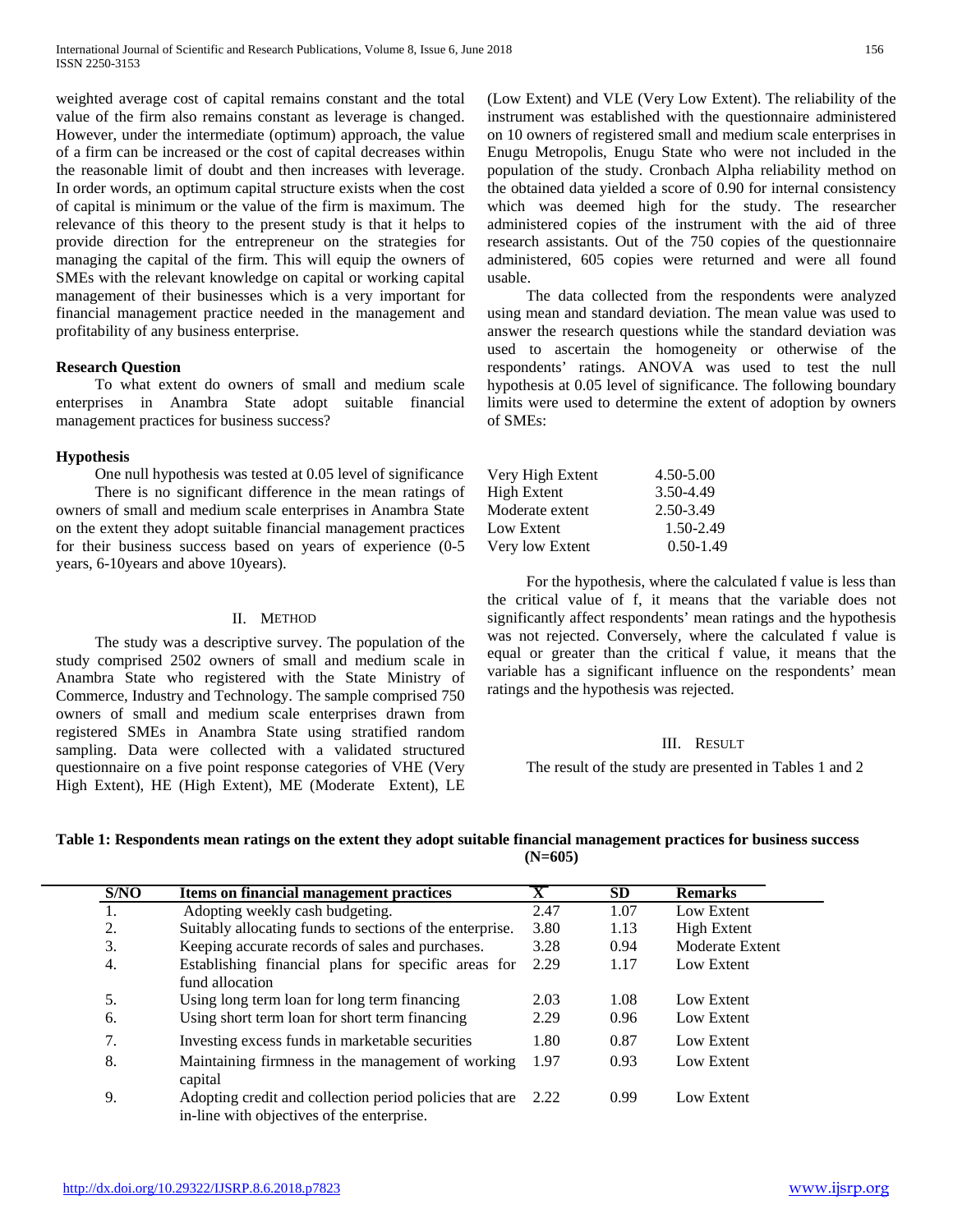| 10. | Maintaining maximum credit volume.                                           | 2.34  | 1.16 | Low Extent         |
|-----|------------------------------------------------------------------------------|-------|------|--------------------|
| 11. | Applying regular application of budgetary control<br>measures.               | -1.83 | 0.96 | Low Extent         |
| 12. | Making projections on the expected profit or loss for<br>a given period.     | 2.28  | 1.04 | Low Extent         |
| 13. | Ensuring accountability and transparency in the use<br>of business finances. | 2.61  | 0.84 | Moderate Extent    |
| 14. | Verifying recorded accounting figures regularly.                             | 2.48  | 1.13 | Low Extent         |
| 15. | Recording properly all source documents (invoice,<br>receipt etc.).          | 3.50  | 1.07 | <b>High Extent</b> |
| 16. | Maintaining daily income and expenditure record.                             | 2.26  | 1.08 | Low Extent         |
| 17. | Preparing balance sheet                                                      | 2.03  | 1.04 | Low Extent         |
|     | <b>Cluster Mean</b>                                                          | 2.44  |      | <b>Low Extent</b>  |

 Data contained in Table 1 shows that the respondents indicated that they adopt two items, with mean ratings of 3.80 and 3.50 at a high extent, another two with mean ratings of 3.28 and 2.61 at a moderate extent and the remaining 13 items with mean ratings of 1.80 to 2.48 at a low extent. The cluster mean of 2.44 indicates that owners of small and medium scale enterprises

in Anambra State adopt suitable financial management practices for business success at a low extent. The standard deviation of the items ranged from 0.84 to 1.17 which showed that the respondents were not very far apart in their opinion.

| Table 2: ANOVA summary of respondents mean ratings on the extent they adopt suitable financial management practices for |
|-------------------------------------------------------------------------------------------------------------------------|
| their business success based on vears of experience                                                                     |

| <b>Sum of Squares</b> | df      |      |         | Mean Square F-cal F-Crit | <b>Decision</b>      |
|-----------------------|---------|------|---------|--------------------------|----------------------|
| 1204.93               | 602.47  |      |         |                          |                      |
| 14584.4               |         | 0.50 |         |                          |                      |
| 15789.33<br>14        | 1817.84 |      |         |                          |                      |
|                       |         | 12   | 1215.37 |                          | 3.89 Not Significant |

 The information in Table 6 indicates that the calculated Fvalue of 0.50 is less than the F- critical value of 3.89. This means that that there is no significant difference in the mean ratings of owners of small and medium scale enterprises in Anambra State on the extent they adopt suitable financial management practices for their business success based on years of experience. Therefore, the hypothesis is not rejected.

## IV. DISCUSSION AND IMPLICATIONS OF THE STUDY

 The findings of this study revealed that owners of small and medium scale enterprises in Anambra State adopt most of the identified suitable financial management practices at a low extent except suitably allocating funds to sections of the enterprises and proper recording of source documents that were practiced at high extent. Adopted at moderate extent are financial management practices of keeping accurate records of sales and purchases, also ensuring accountability and transparency in the use of business finances. This agreed with Okoro (2006) who revealed that most often owners of small and medium scale enterprise fail to adopt suitable financial management practices and this deprive them of their business success. In confirmation Trung (2010) discovered that there is a positive impact correlation of financial management practices and profitability of SMEs. Trung discovered such positive impact in such practices relating to working capital management, financial reporting, analyses and

accounting information. All these were adapted to a low extent in the opinion of the owners of SMEs in Anambra State. No wonder the observations made of SMEs slow expansion rates and constant failures that result to their high rate of premature deaths in Anambra State (Obi, 2011; Okoli & Ezenwafor, 2015). According to Osamwonyi and Tafamel (2010), the reason for poor adoption of financial management practices by SMEs include lack of management skill, poor record keeping, weak access to financing, multiple taxation, and inconsistent policies. Osamwonyi and Tafamel advocated that seminars and workshops should be organized consistently to improve SMEs' financial management capabilities, as well as the institutional coordination of the efforts of relevant agencies and institutions, and the streamlining of the myriad of taxes stifling SMEs.

 It was further revealed that significant difference did not exist in the mean ratings of owners of small and medium scale enterprises in Anambra State on the extent they adopt suitable financial management practices for their business success based on years of experience. This is in agreement with Okolo (2014) who revealed that experienced and inexperienced small and medium scale entrepreneurs did not significantly differ in their mean ratings on the extent they adopted suitable financial management practices in their businesses.

 The findings of the study have far reaching implications for potential entrepreneurs starting up small and medium scale businesses that knowledge and adoption of suitable financial management practices in their businesses would ensure efficient